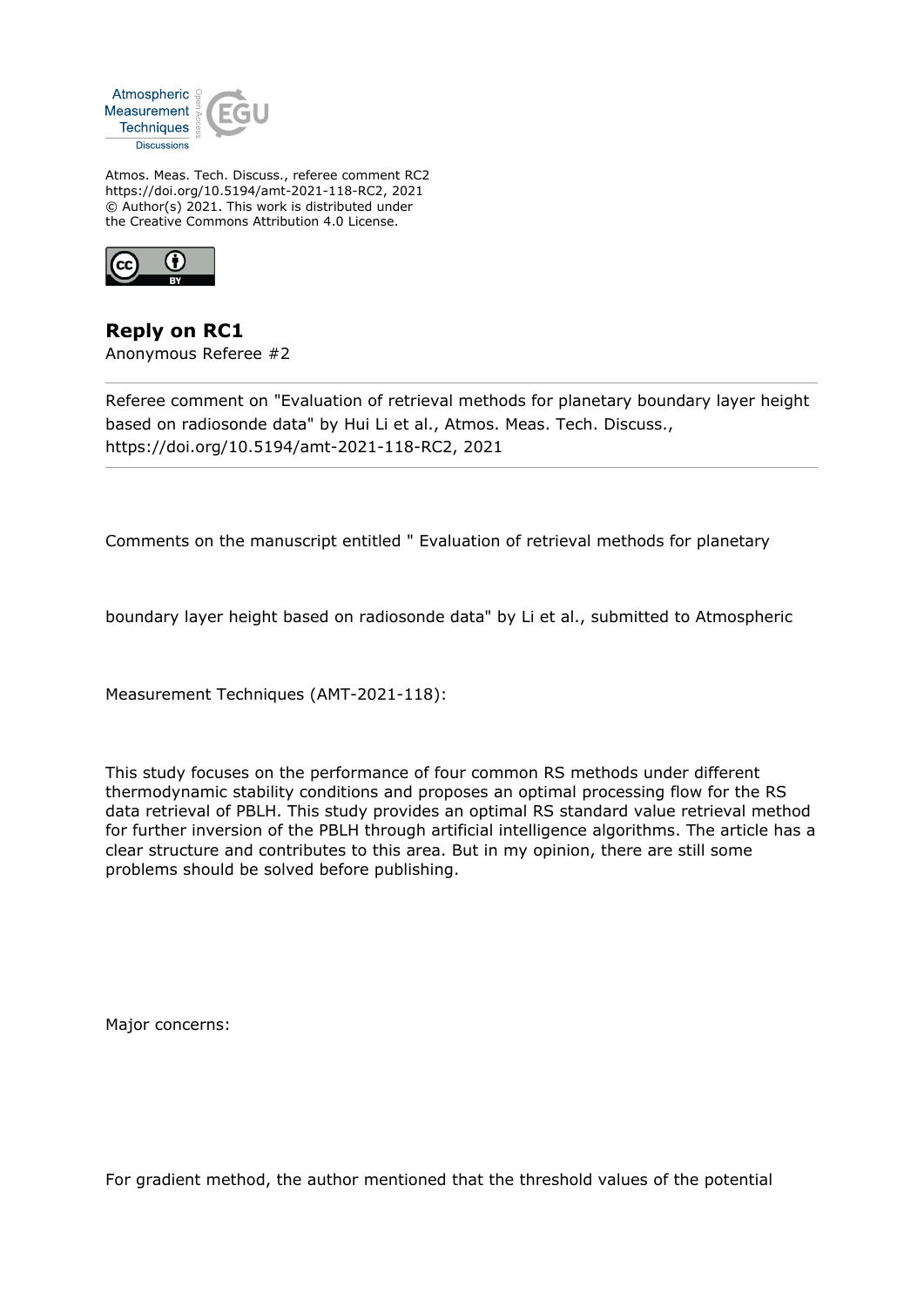temperature and RH vertical gradients were set as 0.003 K/m and 0/m, respectively. Why need to set this threshold? Similarly, why was the threshold of Ri set to 0.25, and whether the sensitivity test has been carried out?

About the RS data, why did author choose only nine sites for the experiment? Will there be similar results using data from all sites in the country?

Specific concerns:

Section 1: In the third part of the introduction, only a few methods compared in this paper are described in the description of the existing RS data retrieval methods of PBLH, which should be described more comprehensively.

P4-L18-19: This article studies PBLH retrieval method based on RS data. What is the role of radar wind profiler here?

P6-L6: Although there is an explanation for the abbreviation of  $GM_\theta$  in the abstract, what does the θ refers to here, should be explained again.

P6-L19: Does the "rib" here refer to the Richardson number? If so, "b" should be in the